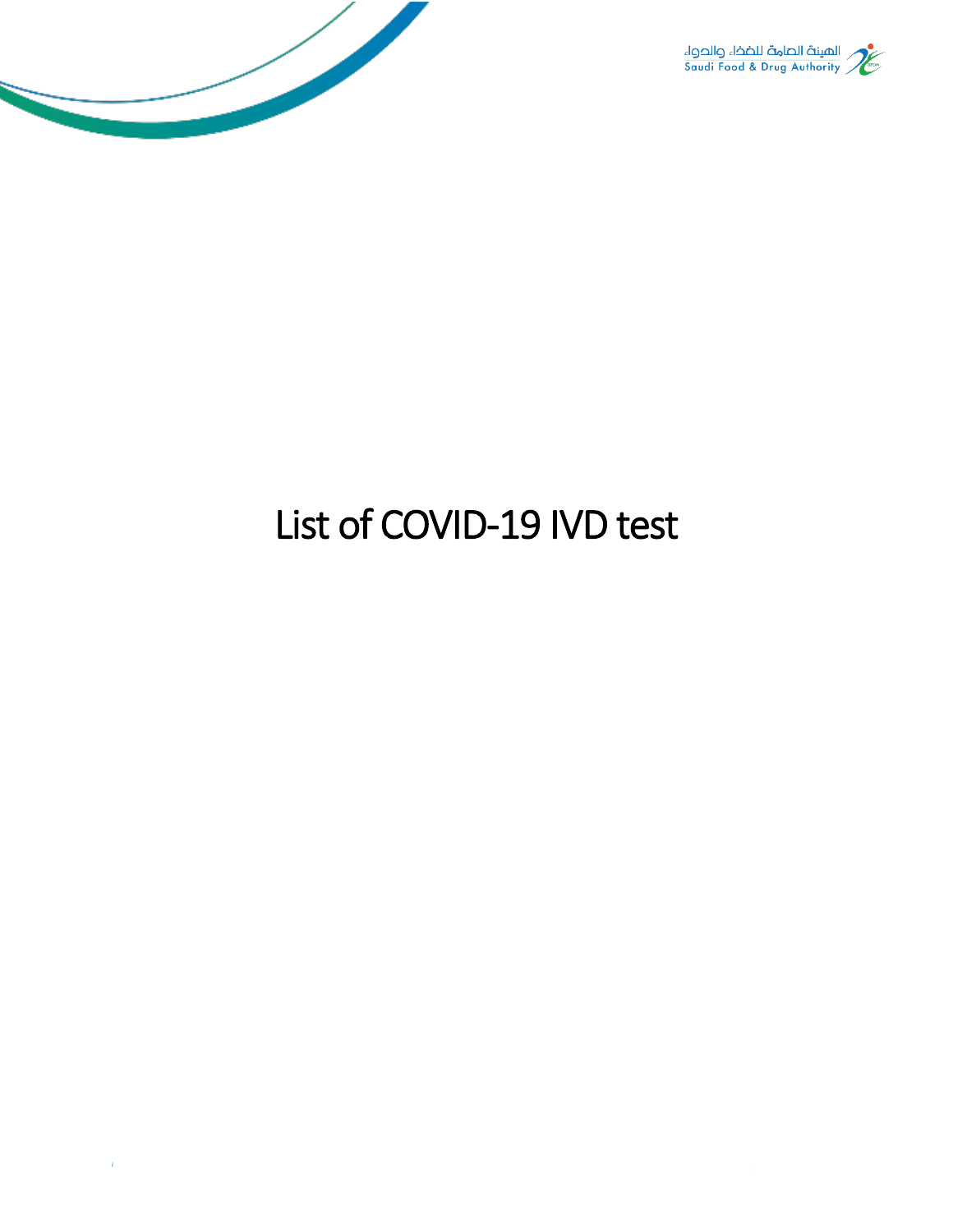

| $\overline{\#}$ | <b>Manufacturer</b>                      | Kit                                                                                       | <b>Approval</b>                                   | <b>Type</b> | <b>AR</b>                                                           |
|-----------------|------------------------------------------|-------------------------------------------------------------------------------------------|---------------------------------------------------|-------------|---------------------------------------------------------------------|
| 1.              | Roche Molecular Systems                  | -cobas SARS-CoV-2 test<br>-cobas SARS-CoV-2 Control<br>Kit                                | <b>SFDA</b><br><b>MDMA</b><br>$(2020 -$<br>33156) | <b>PCR</b>  | Roche<br>Diagnostics<br>Saudi Arabia<br>Limited                     |
| 2.              | Genekam                                  | Novel Coronavirus 2020<br>(Wuhan Strain specific)<br>Realtime PCR                         | <b>SFDA</b><br>(EUA)<br>اعتماد استخدام<br>طوارئ   | <b>PCR</b>  | Medical<br>Supplies and<br>Services Co Ltd                          |
| 3.              | Primerdesign Ltd.                        | genesig Real-Time PCR<br>COVID-19                                                         | <b>SFDA</b><br>(EUA)<br>اعتماد استخدام<br>طوارئ   | <b>PCR</b>  | مخازن سقاله للأدوية                                                 |
| 4.              | <b>BGI</b> Europe A/S                    | -Real-Time Fluorescent RT-<br>PCR kit for detecting 2019-<br>nCoV                         | <b>SFDA</b><br><b>MDMA</b><br>$(2020 -$<br>69591) | <b>PCR</b>  | <b>Bio Standards</b><br><b>LLC</b>                                  |
| 5.              | altona Diagnostics GmbH                  | -RealStar® SARS-CoV-2 RT-<br>PCR Kit 1.0                                                  | <b>SFDA</b><br><b>MDMA</b><br>$(2020 -$<br>53451) | <b>PCR</b>  | Abdulla Fouad<br>For Medical<br>Supplies and<br>Services<br>Company |
| 6.              | <b>Inzek International Trading</b><br>BV | -COVID-19 IgM/IgM Rapid<br><b>Test Cassette (Whole</b><br>Blood/Serum/Plasma)             | <b>SFDA</b><br><b>MDMA</b><br>$(2020 -$<br>26502) | Rapid       | <b>First Technology</b><br><b>Trading Est</b>                       |
| 7.              | Prima Lab SA                             | -Prima COVID-19 IgG/IgM<br><b>RAPID TEST</b>                                              | <b>SFDA</b><br><b>MDMA</b><br>$(2019 -$<br>25555) | Rapid       | Tanami Global<br>for Business<br>Services                           |
| 8.              | KogeneBiotech Co., Ltd.                  | -PowerChek 2019-nCOV Real-<br>time PCR Kit<br>-PowerCheck SARS-COV-2<br>Real-time PCR Kit | <b>SFDA</b><br><b>MDMA</b><br>$(2021 - 5418)$     | <b>PCR</b>  | <b>HIGH</b><br><b>STANDARD</b><br><b>MEDICAL INC</b>                |
| 9.              | TIB Molbiol Syntheselabor                | Sarbecovirus E-gene                                                                       | <b>SFDA</b><br>(EUA)<br>اعتماد استخدام<br>طوارئ   | <b>PCR</b>  | Farouk Mamoun<br>Tamer and Co                                       |
| 10.             | CerTest Biotec S.L                       | -SARS-CoV-2 S gene Real<br>Time PCR Detection kit                                         | <b>SFDA</b><br><b>MDMA</b><br>$(2020 -$<br>33909) | <b>PCR</b>  | Becton<br>Dickinson BV<br>Saudi Limited<br>Company                  |
|                 |                                          | -VIASURE SARS-CoV-2 Real<br>Time PCR Detection Kit                                        | <b>SFDA</b><br><b>MDMA</b>                        | <b>PCR</b>  | Tehama Medical<br>Est                                               |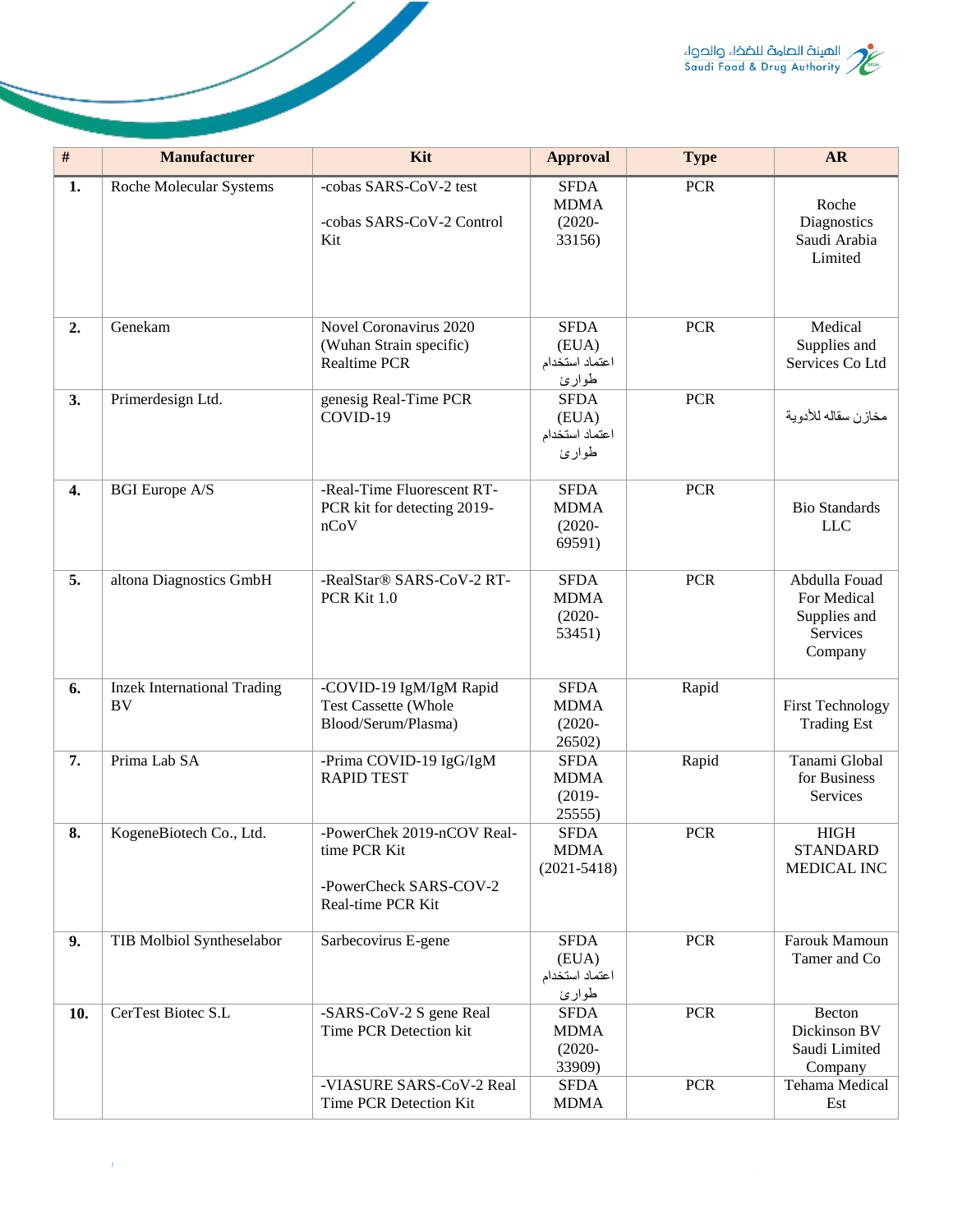

|     |                                                                       |                                                                                                          | $(2020 -$<br>38668)                               |             |                                                                     |
|-----|-----------------------------------------------------------------------|----------------------------------------------------------------------------------------------------------|---------------------------------------------------|-------------|---------------------------------------------------------------------|
| 11. | <b>Becton Dickinson and</b><br>Company                                | -BD SARS-CoV-2 Reagents for<br><b>BD MAX System</b>                                                      | <b>SFDA</b><br><b>MDMA</b><br>$(2020 -$<br>40517) | <b>PCR</b>  | Becton<br>Dickinson BV<br>Saudi Limited<br>Company                  |
|     |                                                                       | -BD Veritor™ System For<br>Rapid Detection of SARS-<br>$CoV-2$                                           | <b>SFDA</b><br><b>MDMA</b><br>$(2020 -$<br>97490) | Immunoassay |                                                                     |
| 12. | <b>CTK</b> Biotech Inc                                                | -OnSite COVID-19 IgG/IgM<br>Rapid Test                                                                   | <b>SFDA</b><br><b>MDMA</b><br>$(2020 -$<br>31496) | Rapid       | <b>WAREED</b><br><b>ALHAYAT</b> Est                                 |
| 13. | Abbott Molecular Inc.                                                 | -Abbott RealTime SARS-CoV-<br>2 Amplification Reagent Kit<br>-Abbott RealTime SARS-CoV-<br>2 Control Kit | <b>SFDA</b><br><b>MDMA</b><br>$(2020 -$<br>33883) | <b>PCR</b>  | Medical<br>Supplies and<br>Services Co Ltd                          |
|     |                                                                       | -Alinity m SARS-CoV-2 AMP<br>Kit<br>-Alinity m SARS-CoV-2 CTRL<br>Kit                                    | <b>SFDA</b><br><b>MDMA</b><br>$(2020 -$<br>86129) | <b>PCR</b>  |                                                                     |
| 14. | <b>VIVACHEK BIOTECH</b><br>(HANGZHOU) CO., LTD                        | -VivaDiag™ COVID-19<br>IgM/IgG Rapid Test                                                                | <b>SFDA</b><br><b>MDMA</b><br>$(2020 -$<br>30335) | Rapid       | <b>ALJEEL</b><br><b>MEDICAL</b><br><b>COMPANY</b>                   |
| 15. | 1DROP INC                                                             | -1copy <sup>™</sup> COVID-19 qPCR<br>Multi Kit                                                           | <b>SFDA</b><br><b>MDMA</b><br>$(2020 -$<br>37189) | <b>PCR</b>  | Sciences and<br>Supply limited<br>$_{\rm CO}$                       |
| 16. | Shenzhen New Industries<br>Biomedical Engineering Co.,<br>Ltd (SNIBE) | - MAGLUMI 2019-nCoV IgM<br>(CLIA)<br>- MAGLUMI 2019-nCoV IgG<br>(CLIA)                                   | <b>SFDA</b><br><b>MDMA</b><br>$(2020 -$<br>28765) | Immunoassay | United<br>Diagnostics<br>Industry                                   |
| 17. | Qiagen GmbH                                                           | -QIAstat-Dx® Respiratory<br>SARS-CoV-2 Panel                                                             | <b>SFDA</b><br><b>MDMA</b><br>$(2020 -$<br>39975) | <b>PCR</b>  | Abdulla Fouad<br>For Medical<br>Supplies and<br>Services<br>Company |
| 18. | Quidel Corporation                                                    | -Lyra SARS-CoV-2 Assay                                                                                   | <b>SFDA</b><br><b>MDMA</b><br>$(2020 -$<br>47739) | <b>PCR</b>  | Abdulla Fouad<br>for Medical<br>Supplies and<br>Services<br>Company |
|     |                                                                       | -Sofia SARS Antigen FIA                                                                                  | <b>SFDA</b><br><b>MDMA</b><br>$(2020 -$<br>67397) | Immunoassay |                                                                     |

 $\overline{\mathscr{S}}$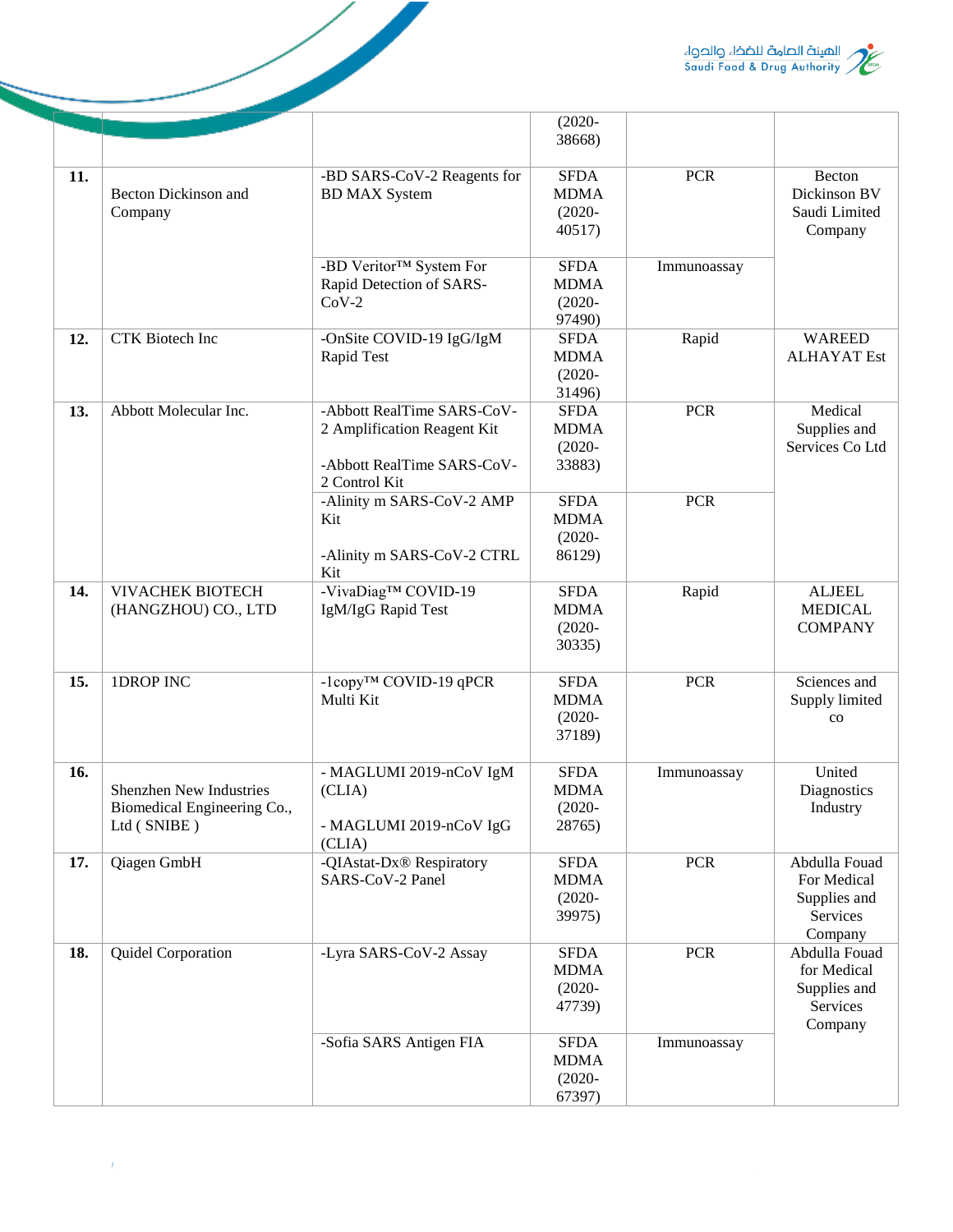

|     |                                               |                                                                                                                                                                              |                                                   |             | الهيئة الصامة للضخاء والحواء<br>Saudi Food & Drug Authority         |
|-----|-----------------------------------------------|------------------------------------------------------------------------------------------------------------------------------------------------------------------------------|---------------------------------------------------|-------------|---------------------------------------------------------------------|
| 19. | Cepheid                                       | -Xpert Xpress SARS-CoV-2                                                                                                                                                     | <b>SFDA</b><br><b>MDMA</b><br>$(2020 -$<br>41726) | <b>PCR</b>  | Abdulla Fouad<br>for Medical<br>Supplies and<br>Services<br>Company |
| 20. | Bioeksen, Buyukdere<br>Turkey                 | -Bio-Speedy Covid-19 QPCR<br>detection kit / Bio-Speedy Viral<br>Nucleic Acid Isolation kit                                                                                  | <b>SFDA EUA</b>                                   | <b>PCR</b>  | Abdulla Fouad<br>for Medical<br>Supplies and<br>Services<br>Company |
| 21. | Boditech Med Inc.                             | -AFIAS COVID-19 Ab<br>-ichroma COVID-19 Ab                                                                                                                                   | <b>SFDA</b><br><b>MDMA</b><br>$(2020 -$           | Immunoassay | Abdulla Fouad<br>for Medical<br>Supplies and<br>Services            |
|     |                                               | -ichroma COVID-19 Ag<br>-AFIAS COVID-19 Ag                                                                                                                                   | 39987)<br><b>SFDA</b><br><b>MDMA</b><br>$(2020 -$ | Immunoassay | Company                                                             |
|     |                                               | -Boditech COVID-19 Ab<br>Control                                                                                                                                             | 75722)                                            |             |                                                                     |
|     |                                               | -Boditech COVID-19 Ag<br>Control                                                                                                                                             |                                                   |             |                                                                     |
| 22. | <b>Bioneer Corporation</b>                    | -AccuPower SARS-CoV-2<br>Real-Time RT-PCR Kit                                                                                                                                | <b>SFDA</b><br><b>MDMA</b><br>$(2020 -$<br>45979) | <b>PCR</b>  | HIGH<br><b>STANDARD</b><br>MEDICAL INC                              |
| 23. | Wells Bio, Inc                                | -careGENE™ N-CoV RT-PCR<br>Kit<br>-careGENE COVID-19 RT-<br>PCR kit                                                                                                          | <b>SFDA</b><br><b>MDMA</b><br>$(2020 -$<br>36627) | <b>PCR</b>  | Dar Al Farabi<br>Corporation for<br>Medical DAFCO                   |
| 24. | SD Biosensor, Inc.                            | -STANDARD M nCoV Real-<br>Time Detection Kit                                                                                                                                 | <b>SFDA</b><br><b>MDMA</b><br>$(2020 -$<br>32762) | <b>PCR</b>  | AlKamal Import<br>Office                                            |
|     |                                               | -STANDARD Q COVID-19<br>IgM/IgG Duo<br>-STANDARD Q COVID-19                                                                                                                  | <b>SFDA</b><br><b>MDMA</b><br>$(2020 -$<br>52281) | Rapid       | Branch of<br>Khusheim<br>Company for<br>industrial                  |
| 25. | <b>Abbott Ireland Diagnostics</b><br>Division | Ag<br>-SARS-CoV-2 IgG Reagent Kit<br>-SARS-CoV-2 IgG Calibrator<br>Kit<br>-SARS-CoV-2 IgG Control Kit<br>-SARS-CoV-2 IgM Reagent<br>Kit<br>-SARS-CoV-2 IgM Calibrator<br>Kit | <b>SFDA</b><br><b>MDMA</b><br>$(2020 -$<br>80622) | Immunoassay | equipment<br>Medical<br>Supplies and<br>Services Co Ltd             |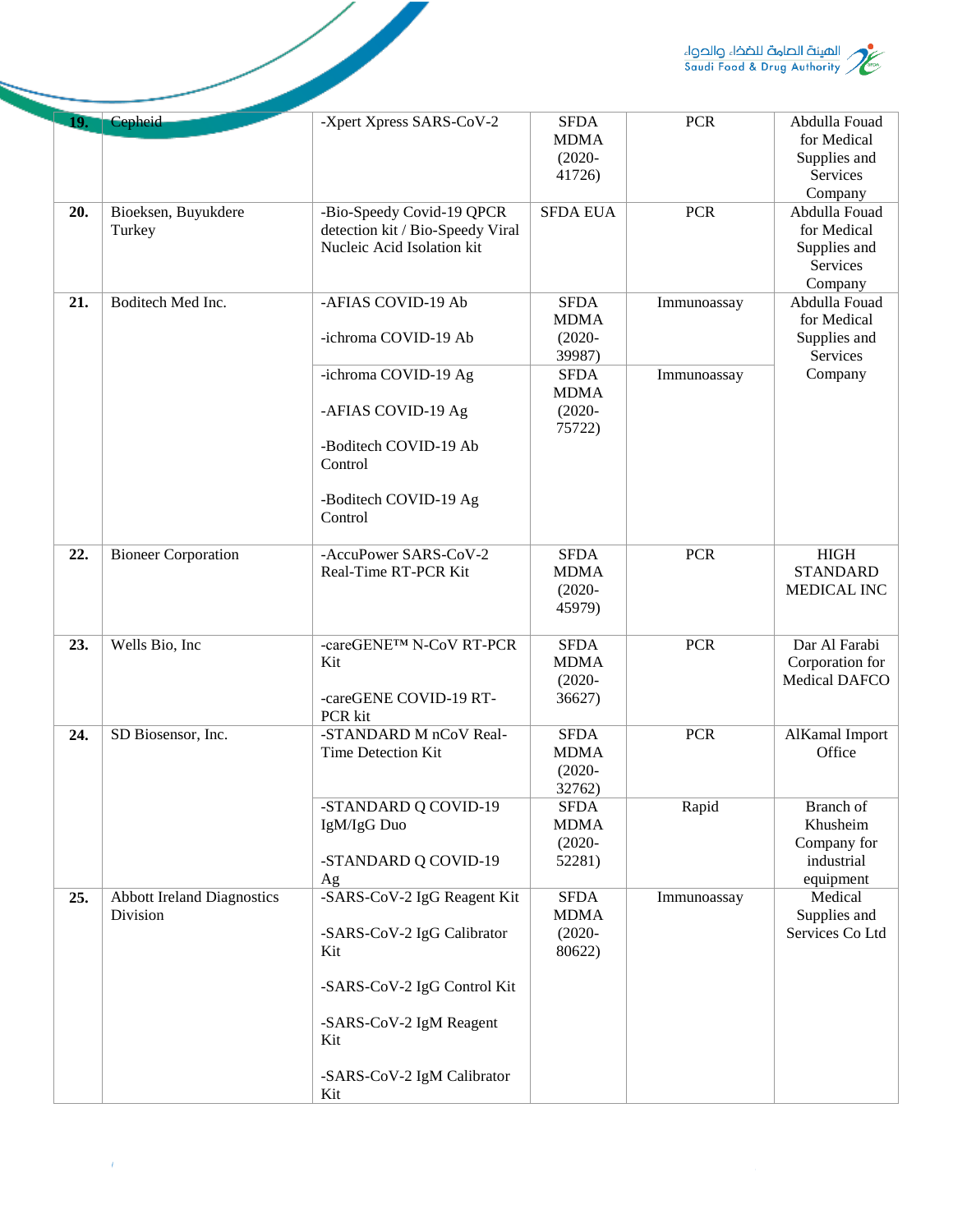

|     |                                                        | -SARS-CoV-2 IgM Control Kit                                                                                                                                  |                                                   |             |                                                                          |
|-----|--------------------------------------------------------|--------------------------------------------------------------------------------------------------------------------------------------------------------------|---------------------------------------------------|-------------|--------------------------------------------------------------------------|
| 26. | King Faisal Specialist Hospital<br>& Research Centre   | -SARS-CoV-2 SYBER ®<br>Green rtPCR<br>-SARS-CoV-2 Nested PCR                                                                                                 | <b>SFDA EUA</b>                                   | <b>PCR</b>  | <b>King Faisal</b><br>Specialist<br>Hospital &<br><b>Research Centre</b> |
| 27. | Roche Diagnostics GmbH                                 | -Elecsys Anti-SARS-CoV-2<br>-PreciControl Anti-SARS-CoV-<br>2<br>-Elecsys Anti-SARS-CoV-2<br>-CalSet Anti-SARS-CoV-2 S<br>-PreciControl Anti-SARS-CoV-<br>2S | <b>SFDA</b><br><b>MDMA</b><br>$(2020 -$<br>97895) | Immunoassay | Roche<br>Diagnostics<br>Saudi Arabia<br>Limited                          |
|     |                                                        | -Elecsys SARS-CoV-2 Antigen                                                                                                                                  | <b>SFDA</b><br><b>MDMA</b><br>$(2021 - 2505)$     | Immunoassay |                                                                          |
|     |                                                        | -Elecsys SARS-CoV-2 Antigen<br>-PreciControl SARS-CoV-2<br>Antigen<br>-SARS-CoV-<br>2 Extraction Solution C<br>-SARS-CoV-2 Extraction<br>Solution            | <b>SFDA</b><br><b>MDMA</b><br>$(2021 - 6334)$     | Immunoassay |                                                                          |
| 28. | <b>BIOMERIEUX S.A.</b>                                 | -ARGENE® SARS-COV-2 R-<br><b>GENE®</b>                                                                                                                       | <b>SFDA</b><br><b>MDMA</b><br>$(2020 -$<br>37990) | <b>PCR</b>  | <b>ALJEEL</b><br><b>MEDICAL</b><br><b>COMPANY</b>                        |
|     |                                                        | -VIDAS® SARS-COV-2 IgM<br>-VIDAS® SARS-COV-2 IgG                                                                                                             | <b>SFDA</b><br><b>MDMA</b><br>$(2020 -$<br>56148) | Immunoassay |                                                                          |
| 29. | Shenzhen Lifotronic<br>Technology Co., Ltd.            | -SARS-CoV-2 IgM<br>(Electrochemiluminescence<br>Immunoassay)<br>-SARS-CoV-2 IgG<br>(Electrochemiluminescence<br>Immunoassay)                                 | SFDA<br><b>MDMA</b><br>$(2020 -$<br>43328)        | Immunoassay | <b>Yood Company</b>                                                      |
| 30. | Shenzhen Mindray Bio-<br>Medical Electronics Co., Ltd. | -SARS-CoV-2 IgG (CLIA)<br>-SARS-CoV-2 IgM (CLIA)                                                                                                             | <b>SFDA</b><br><b>MDMA</b><br>$(2020 -$<br>47379) | Immunoassay | Abdulla Fouad<br>For Medical<br>Supplies and<br>Services<br>Company      |
| 31. | VIRCELL, S.L                                           | -COVID-19 ELISA IgG<br>-COVID-19 ELISA IgM+IgA<br>-COVID-19 VIRCLIA IgG<br><b>MONOTEST</b><br>-COVID-19 VIRCLIA<br>IgM+IgA MONOTEST                          | <b>SFDA</b><br><b>MDMA</b><br>$(2020 -$<br>45823) | Immunoassay | Abdulla Fouad<br>For Medical<br>Supplies and<br>Services<br>Company      |

 $\overline{\mathscr{S}}$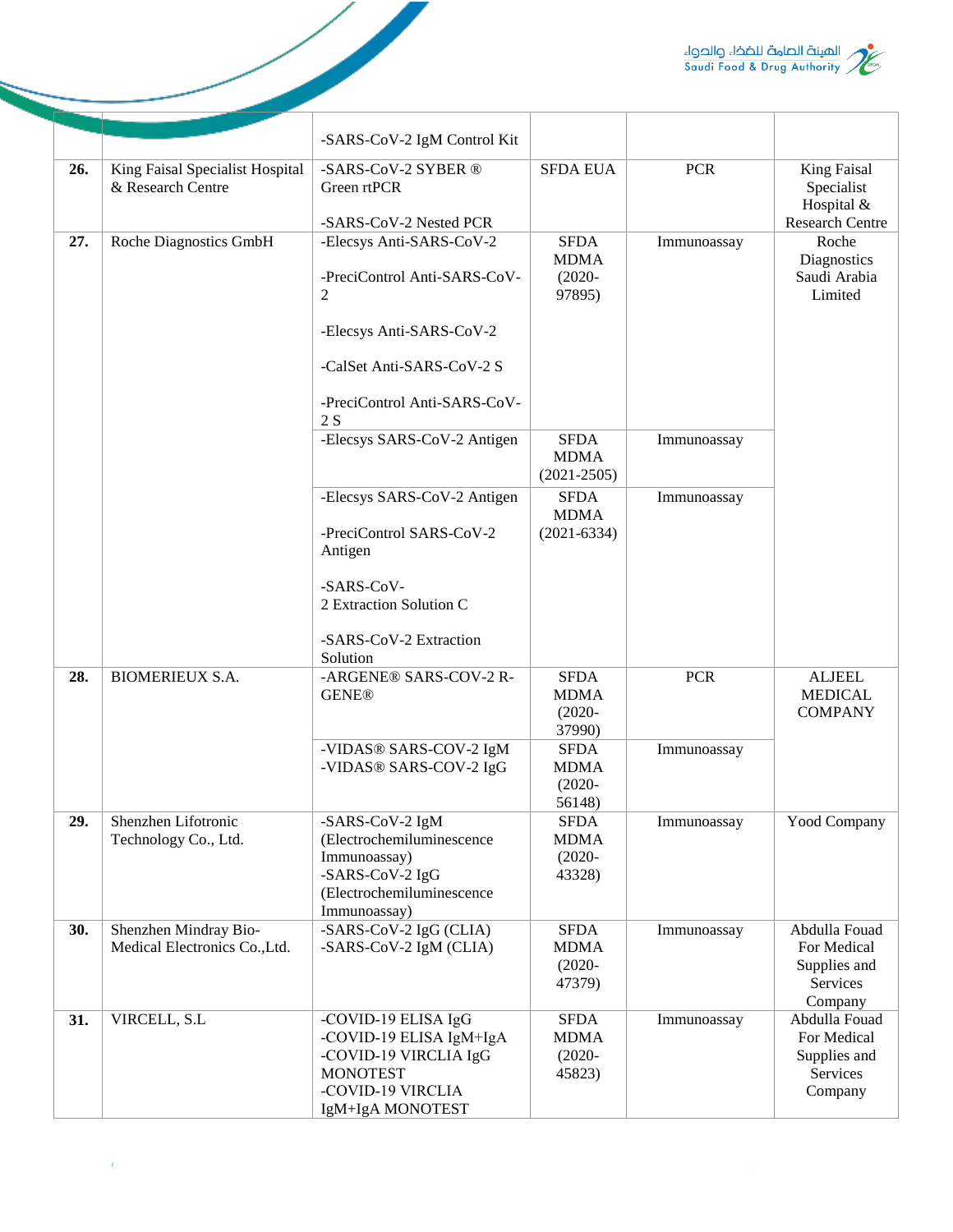

|     |                                                            |                                                                                                                                                                                                                                                                           |                                                    |             | / الهيئة الصامة للضخاء والحواء<br>// Saudi Food & Drug Authority |
|-----|------------------------------------------------------------|---------------------------------------------------------------------------------------------------------------------------------------------------------------------------------------------------------------------------------------------------------------------------|----------------------------------------------------|-------------|------------------------------------------------------------------|
| 32. | <b>Ortho Clinical Diagnostics,</b><br>Inc.                 | - VITROS <sup>®</sup> Immunodiagnostic<br>Products Anti-SARS-CoV-2<br>total reagent pack<br>- VITROS <sup>®</sup> Immunodiagnostic<br>Products Anti-SARS-CoV-2<br>total Calibrator<br>- VITROS ®<br><b>Immunodiagnostic Products</b><br>Anti-SARS-CoV-2 Total<br>Controls | <b>SFDA</b><br><b>MDMA</b><br>$(2020 -$<br>44842)  | Immunoassay | Samir Trading<br>and Marketing<br><b>CJSC</b>                    |
|     |                                                            | -VITROS <sup>®</sup> Immunodiagnostic<br>Products Anti-SARS-CoV-2<br>total reagent pack<br>-VITROS <sup>®</sup> Immunodiagnostic<br>Products Anti-SARS-CoV-2<br>total Calibrator<br>-VITROS ® Immunodiagnostic<br>Products Anti-SARS-CoV-2<br><b>Total Controls</b>       | <b>SFDA</b><br><b>MDMA</b><br>$(2020 -$<br>109601) | Immunoassay |                                                                  |
| 33. | Lana Al Khaleej Al Awal for<br>medical supplies            | -NATEJAH New Coronavirus<br>(COVID-19) IgG/IgM Rapid<br>Test                                                                                                                                                                                                              | <b>SFDA</b><br><b>MDMA</b><br>$(2020 -$<br>32275)  | Rapid       | Lana Al Khaleej<br>Al Awal for<br>medical supplies               |
| 34. | King Abdulaziz Medical City<br>(NGHA)                      | SARS-CoV-2 Multiplex One<br><b>Step RT-PCR</b>                                                                                                                                                                                                                            | <b>SFDA EUA</b>                                    | <b>PCR</b>  | King Abdulaziz<br><b>Medical City</b><br>(NGHA)                  |
| 35. | Life Technologies Corporation                              | - TaqPath COVID-19 Control<br><b>Dilution Buffer</b><br>- TaqPath COVID-19 RT-PCR<br>Kit<br>- TaqPath COVID-19 Control                                                                                                                                                    | <b>SFDA</b><br><b>MDMA</b><br>$(2020 -$<br>46522)  | <b>PCR</b>  | Intgerated<br>Gulfbiosystems                                     |
| 36. | Goldsite Diagnostics Inc                                   | -SARS-CoV-2 IgG/IgM Kit                                                                                                                                                                                                                                                   | <b>SFDA</b><br><b>MDMA</b><br>$(2020 -$<br>36732)  | Rapid       | Taaml Trading<br>Company                                         |
| 37. | <b>BIOSYNEX SWISS SA</b>                                   | -BIOSYNEX COVID-19 BSS                                                                                                                                                                                                                                                    | <b>SFDA</b><br><b>MDMA</b><br>$(2020 -$<br>35184)  | Rapid       | Abdulrehman<br>Algosaibi GTC                                     |
| 38. | <b>Beijing Applied Biological</b><br>Technologies Co. Ltd. | -Multiple Real-Time PCR Kit<br>for Detection of 2019-nCoV                                                                                                                                                                                                                 | <b>SFDA</b><br><b>MDMA</b><br>$(2020 -$<br>45701)  | <b>PCR</b>  | <b>Bayouni Trading</b><br>Company                                |
| 39. | AniCon Labor GmbH                                          | -Kylt® SARS-CoV-2<br>Screening RTU<br>-Kylt® SARS-CoV-2<br><b>Confirmation RTU</b>                                                                                                                                                                                        | <b>SFDA</b><br><b>MDMA</b><br>$(2020 -$<br>51928)  | <b>PCR</b>  | <b>Artat Enterprise</b><br>for Medical<br>Device                 |
| 40. | <b>EUROIMMUN Medizinische</b><br>Labordiagnostika AG       | -EURORealTime SARS-CoV-2                                                                                                                                                                                                                                                  | <b>SFDA</b><br><b>MDMA</b><br>$(2020 -$<br>39782)  | <b>PCR</b>  | Medical<br><b>Regulations Gate</b>                               |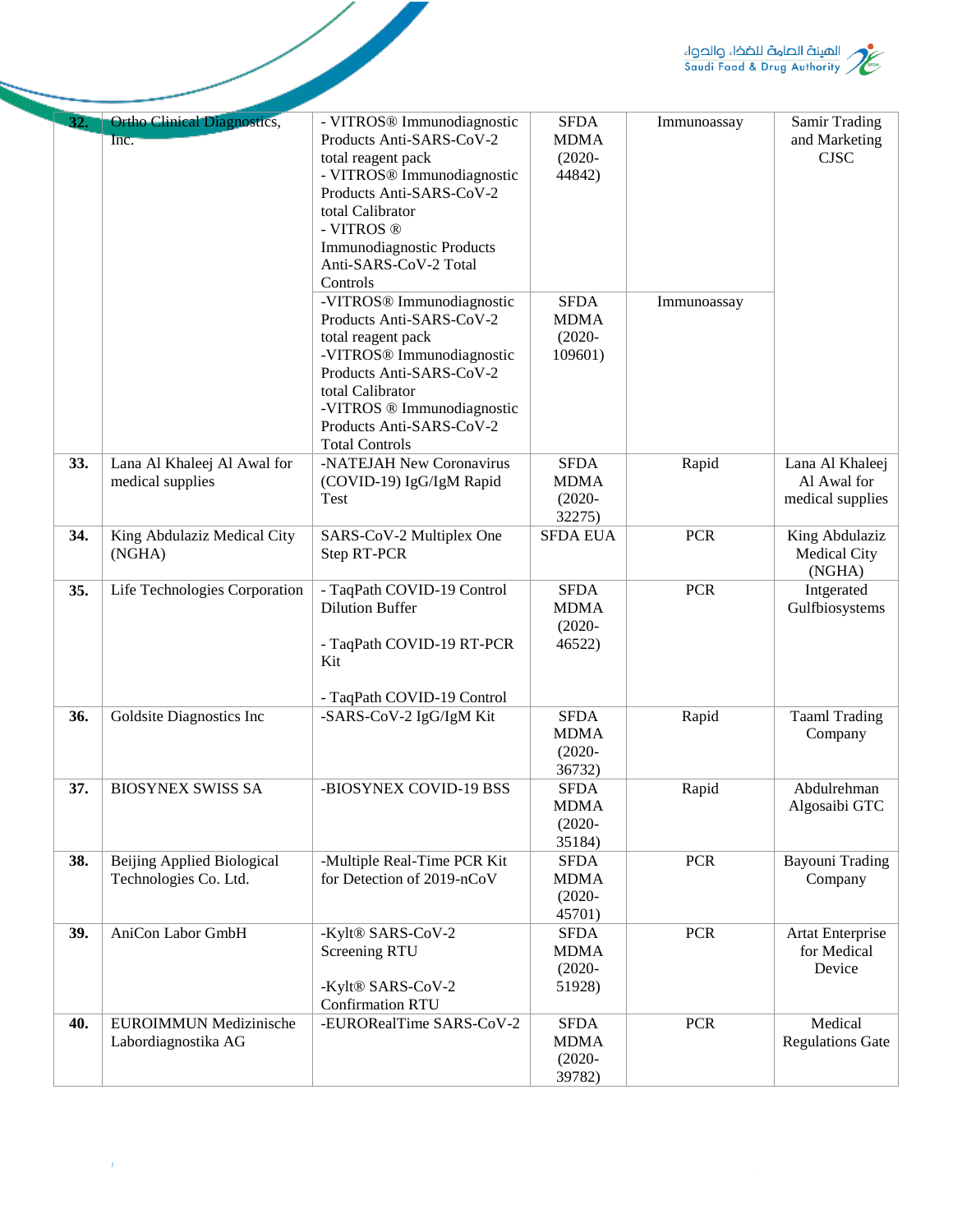

|     |                                                      |                                           |                                                   |             | / الهيئة الصامة للضخاء والحواء<br>// Saudi Food & Drug Authority           |
|-----|------------------------------------------------------|-------------------------------------------|---------------------------------------------------|-------------|----------------------------------------------------------------------------|
|     |                                                      |                                           |                                                   |             |                                                                            |
|     |                                                      | -Anti-SARS-CoV-2 ELISA                    | <b>SFDA</b>                                       | Immunoassay |                                                                            |
|     |                                                      | (IgA)                                     | <b>MDMA</b>                                       |             |                                                                            |
|     |                                                      | -Anti-SARS-CoV-2 ELISA<br>(IgG)           | $(2020 -$<br>52536)                               |             |                                                                            |
|     |                                                      | -Anti-SARS-CoV-2 NCP<br>ELISA (IgG)       |                                                   |             |                                                                            |
| 41. | Seegene Inc                                          | -Allplex 2019-nCoV Assay                  | <b>SFDA</b><br><b>MDMA</b><br>$(2020 -$<br>34703) | <b>PCR</b>  | <b>Bayouni Trading</b><br>Company                                          |
| 42. | Bio-Rad                                              | -Platelia SARS-CoV-2 Total<br>Ab assay    | <b>SFDA</b><br><b>MDMA</b><br>$(2020 -$<br>41806) | Immunoassay | <b>ALJEEL</b><br><b>MEDICAL</b><br><b>COMPANY</b>                          |
| 43. | <b>Biopanda Reagents LTD</b>                         | -COVID-19 Rapid Test Kit                  | <b>SFDA</b><br><b>MDMA</b><br>$(2020 -$<br>37212) | Rapid       | Ashnan Medical<br>Est                                                      |
| 44. | Cellex Inc.                                          | -qSARS-CoV-2 IgG/IgM Rapid<br><b>Test</b> | <b>SFDA</b><br><b>MDMA</b><br>$(2020 -$<br>41106) | Rapid       | Awad Medical<br>Company                                                    |
| 45. | <b>Fast Track Diagnostics</b><br>Luxembourg S.á.r.l. | -FTD SARS-CoV-2                           | <b>SFDA</b><br><b>MDMA</b><br>$(2020 -$<br>52521) | <b>PCR</b>  | Intgerated<br>Gulfbiosystems                                               |
| 46. | Diapro Diagnostic Bioprobes                          | -COVID-19 IgG                             | <b>SFDA</b>                                       | Immunoassay | <b>NAIZAK</b>                                                              |
|     | srl                                                  | -COVID-19 IgM                             | <b>MDMA</b><br>$(2020 -$                          |             | <b>GLOBAL</b><br><b>ENGINEERING</b>                                        |
|     |                                                      | -COVID-19 IgA                             | 52438)                                            |             | <b>LAB SYSTEMS</b>                                                         |
|     |                                                      | -COVID-19 IgG Confirmation                |                                                   |             |                                                                            |
|     |                                                      | -WUHAN COVID-19                           | <b>SFDA</b><br><b>MDMA</b>                        | <b>PCR</b>  |                                                                            |
|     |                                                      | -COVID-19 RNA                             | $(2021 - 6341)$                                   |             |                                                                            |
|     |                                                      | -COVID-19 RNA Vs 2                        |                                                   |             |                                                                            |
| 47. | PCL, Inc.                                            | -PCL COVID IgG/IgM Rapid<br>Gold          | <b>SFDA</b><br><b>MDMA</b><br>$(2020 -$<br>34137) | Rapid       | <b>NAIZAK</b><br><b>GLOBAL</b><br><b>ENGINEERING</b><br><b>LAB SYSTEMS</b> |
| 48. | GA Generic Assays GmbH                               | -GA CoV-2 IgM                             | <b>SFDA</b><br><b>MDMA</b>                        | Immunoassay | Raez<br>Environmental                                                      |
|     |                                                      | -GA CoV-2 IgG                             | $(2020 -$<br>54173)                               |             | Systems<br>Advanced                                                        |
|     |                                                      | -GA CoV-2 $IgG +$                         |                                                   |             | <b>Technologies Est</b>                                                    |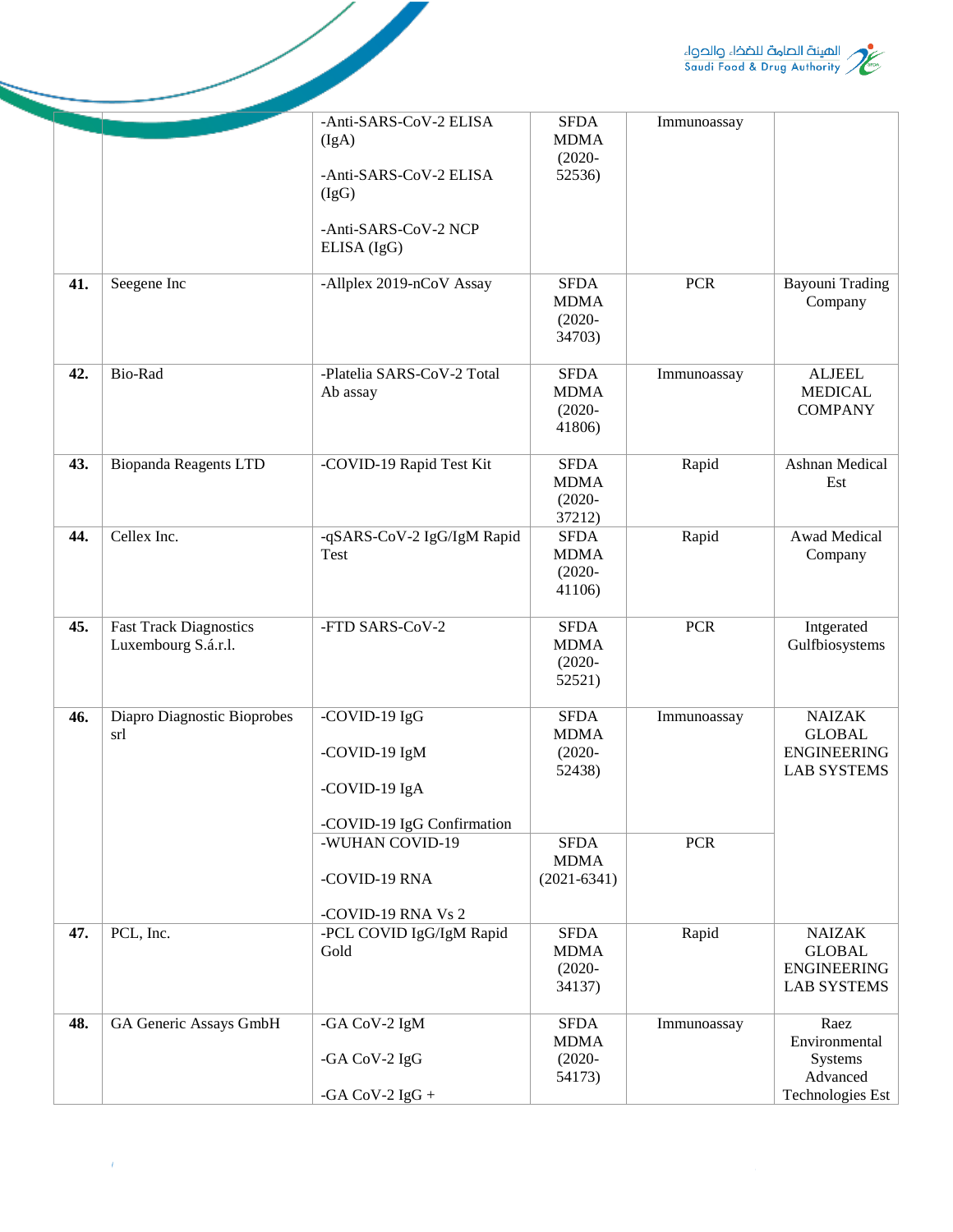

| 49. | nal von minden GmbH                        | -NADAL® COVID-19<br>IgG/IgM Test                                                                                                                     | <b>SFDA</b><br><b>MDMA</b><br>$(2020 -$<br>28470)                | Rapid          | <b>FUAD ABDUL</b><br><b>JALIL AL</b><br><b>FADHLI AND</b><br><b>SONS</b><br><b>TRADING CO</b> |
|-----|--------------------------------------------|------------------------------------------------------------------------------------------------------------------------------------------------------|------------------------------------------------------------------|----------------|-----------------------------------------------------------------------------------------------|
| 50. | NeuMoDx Molecular, Inc.                    | -NeuMoDx SARS-CoV-2 Test<br>Strip<br>-NeuMoDx Viral Lysis Buffer<br>-NeuMoDx Lysis Buffer 6                                                          | <b>SFDA</b><br><b>MDMA</b><br>$(2020 -$<br>55178)                | <b>PCR</b>     | Abdulla Fouad<br>For Medical<br>Supplies and<br>Services<br>Company                           |
| 51. | Artron Laboratories Inc.                   | -COVID-19 IgM/IgG Ab<br>cassette Test                                                                                                                | <b>SFDA</b><br><b>MDMA</b><br>$(2020 -$<br>48153)                | Rapid          | Sidanah<br>International Co                                                                   |
| 52. | Abbott Rapid Diagnostics Jena<br>GmbH      | -Panbio™ COVID-19 IgG/IgM<br>Rapid Test Device (Fingerstick<br>Whole Blood/ Venous Whole<br>Blood/Serum/Plasma)<br>-Panbio <sup>TM</sup> COVID-19 Ag | <b>SFDA</b><br><b>MDMA</b><br>$(2020 -$<br>32637)<br><b>SFDA</b> | Rapid<br>Rapid | Medical<br>Supplies and<br>Services Co Ltd                                                    |
|     |                                            | Rapid Test Device<br>(Nasopharyngeal)                                                                                                                | <b>MDMA</b><br>$(2020 -$<br>83869)                               |                |                                                                                               |
| 53. | LabGenomics Co., Ltd.                      | -LabGunTM COVID-19 Assay                                                                                                                             | <b>SFDA</b><br><b>MDMA</b><br>$(2020 -$<br>60374)                | <b>PCR</b>     | Diwan AL<br>Rawnaq Co                                                                         |
| 54. | Sacace Biotechnologies S.r.l.              | -SARS-CoV-2 Real-TM                                                                                                                                  | <b>SFDA</b><br><b>MDMA</b><br>$(2020 -$<br>63447)                | <b>PCR</b>     | Sciences and<br>Supply limited<br>$_{\rm co}$                                                 |
| 55. | Hologic, Inc                               | -Aptima SARS-CoV-2 Assay<br>-Aptima SARS-CoV-2 Controls<br>Kit                                                                                       | <b>SFDA</b><br><b>MDMA</b><br>$(2020 -$<br>57046)                | <b>PCR</b>     | <b>ALJEEL</b><br><b>MEDICAL</b><br><b>COMPANY</b>                                             |
| 56. | <b>REDCELL</b><br><b>BIOTECHNOLOGY A.S</b> | -Direct RT-qPCR SARS-CoV-2                                                                                                                           | <b>SFDA</b><br><b>MDMA</b><br>$(2020 -$<br>53040)                | <b>PCR</b>     | Rezaik Abdullah<br>Saeed<br>AlGedrawy                                                         |

 $\overline{\phantom{a}}$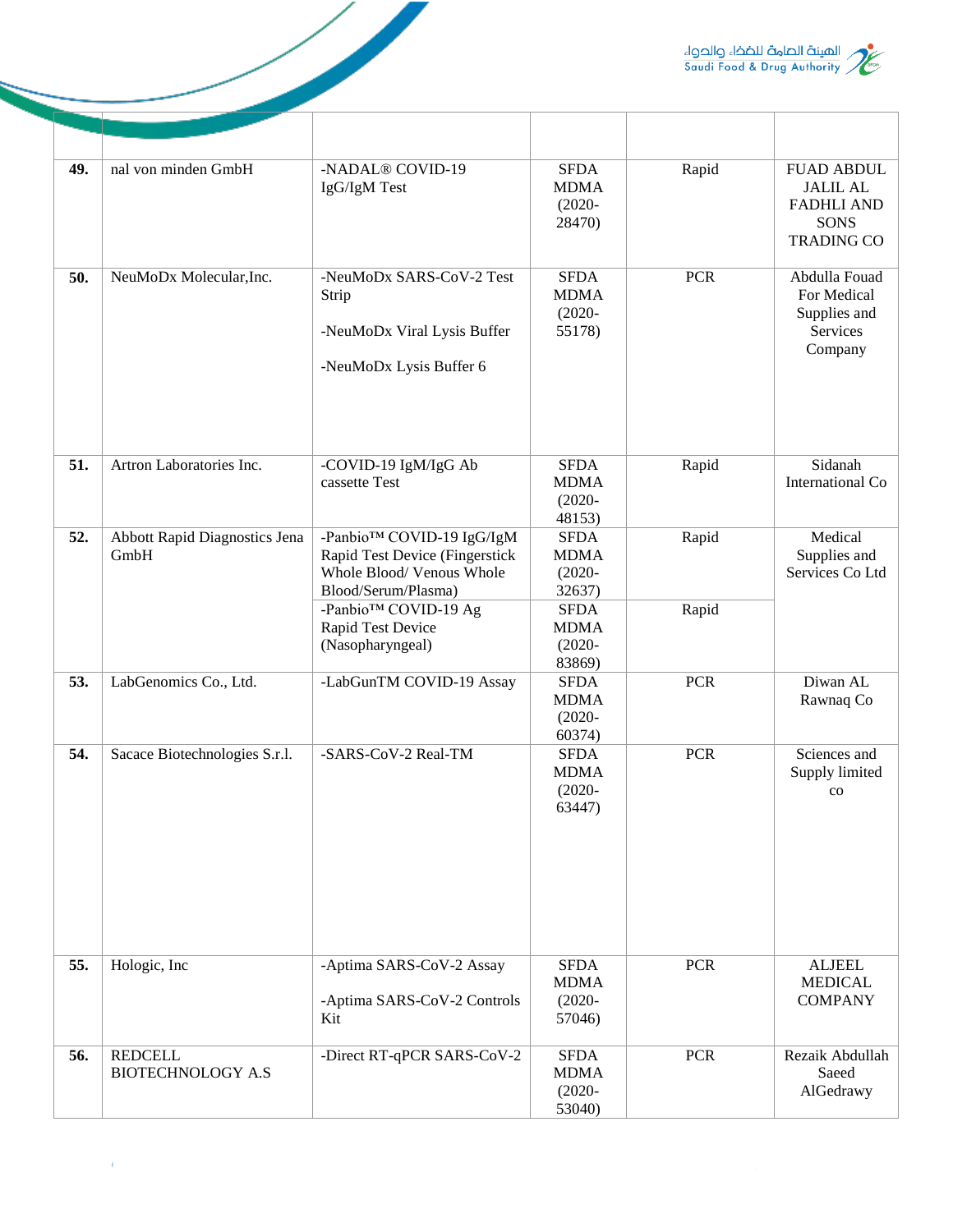

|     |                                        |                                                                                                                                                                                                                                                                                                                                                                                                                                                                                                     |                                                   |             | AlThabaiti and<br>Parteners                       |
|-----|----------------------------------------|-----------------------------------------------------------------------------------------------------------------------------------------------------------------------------------------------------------------------------------------------------------------------------------------------------------------------------------------------------------------------------------------------------------------------------------------------------------------------------------------------------|---------------------------------------------------|-------------|---------------------------------------------------|
| 57. | Xiamen Zeesan Biotech Co.,<br>Ltd.     | -SARS-CoV-2 Test Kit                                                                                                                                                                                                                                                                                                                                                                                                                                                                                | <b>SFDA</b><br><b>MDMA</b><br>$(2020 -$<br>53977) | <b>PCR</b>  | <b>ALJEEL</b><br><b>MEDICAL</b><br><b>COMPANY</b> |
| 58. | Siemens Healthcare<br>Diagnostics Inc. | -Dimension® EXL™<br><b>Integrated Chemistry System</b><br>CV2T<br>-Dimension Vista® /<br>Dimension® EXL™ COV2T<br>CAL / CV2T CAL<br>-Dimension Vista® System<br>COV <sub>2</sub><br>-Dimension Vista® /<br>Dimension® EXL™ COV2T /<br><b>CV2T POS/NEG CONTROL</b><br>-Dimension® EXL™<br>integrated chemistry system<br>CV2G<br>-Dimension Vista® System<br>COV2G<br>-Dimension Vista® /<br>Dimension® EXL™ COV2G<br>CAL / CV2G CAL<br>-Dimension Vista® /<br>Dimension® EXL™ COV2G<br>QC / CV2G QC | <b>SFDA</b><br><b>MDMA</b><br>$(2020 -$<br>90610) | Immunoassay | Abdulrehman<br>Algosaibi GTC                      |
|     |                                        | -ADVIA Centaur® COV2T<br>- ADVIA Centaur® QC<br>COV2T<br>- Atellica® IM COV2T<br>- Atellica® IM COV2T QC<br>-ADVIA Centaur® COV2G<br>-ADVIA Centaur® QC<br>COV2G<br>-Atellica® IM COV2G<br>-Atellica® IM COV2G QC                                                                                                                                                                                                                                                                                   | <b>SFDA</b><br><b>MDMA</b><br>$(2020 -$<br>90607) | Immunoassay |                                                   |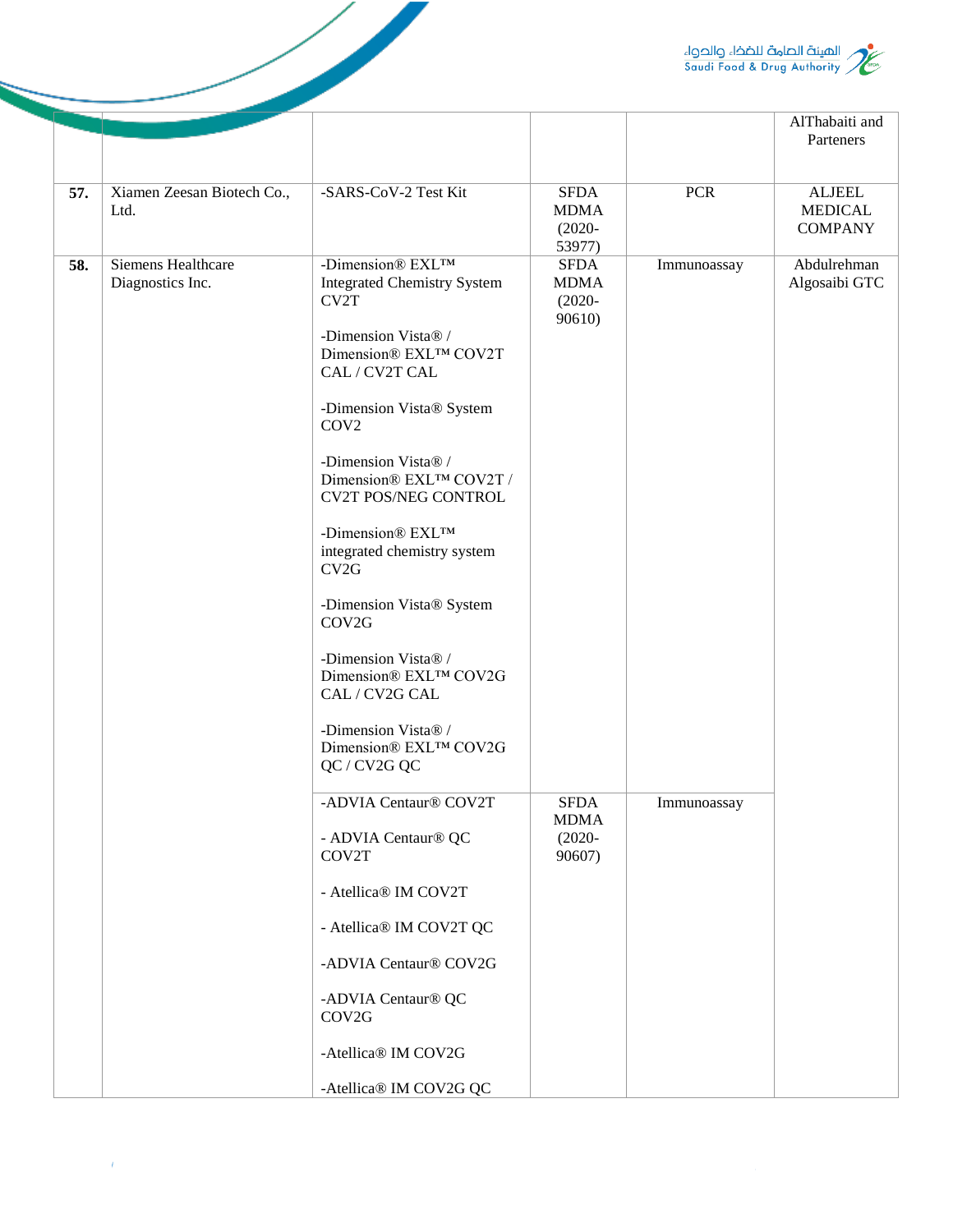

|     |                                              |                                                                                                                                                          |                                                   |             | / الهيئة الصامة للضخاء والحواء<br>// Saudi Food & Drug Authority    |
|-----|----------------------------------------------|----------------------------------------------------------------------------------------------------------------------------------------------------------|---------------------------------------------------|-------------|---------------------------------------------------------------------|
|     |                                              | -ADVIA Centaur® sCOVG                                                                                                                                    | <b>SFDA</b><br><b>MDMA</b>                        | Immunoassay |                                                                     |
|     |                                              | -ADVIA Centaur® sCOVG QC                                                                                                                                 | $(2021 - 9749)$                                   |             |                                                                     |
|     |                                              | -Atellica® IM sCOVG                                                                                                                                      |                                                   |             |                                                                     |
|     |                                              | -Atellica® IM sCOVG QC                                                                                                                                   |                                                   |             |                                                                     |
|     |                                              | -Atellica® IM sCOVG MCM                                                                                                                                  |                                                   |             |                                                                     |
| 59. | Eurobio Scientific                           | -EurobioPlex SARS-CoV-2<br>Multiplex                                                                                                                     | <b>SFDA</b><br><b>MDMA</b><br>$(2020 -$<br>62393) | <b>PCR</b>  | Dar AlZahrawi<br>Medical Co LLC                                     |
| 60. | Beckman Coulter, Inc.                        | -Access SARS-CoV-2 IgG                                                                                                                                   | <b>SFDA</b><br><b>MDMA</b>                        | Immunoassay | Beckman<br>Coulter Saudi                                            |
|     |                                              | -Access SARS-CoV-2 IgG<br>Calibrator                                                                                                                     | $(2020 -$<br>60037)                               |             | Arabia Co Ltd                                                       |
|     |                                              | -Access SARS-CoV-2 IgG QC                                                                                                                                |                                                   |             |                                                                     |
|     |                                              | -ACCESS SARS-CoV-2 IgM                                                                                                                                   | <b>SFDA</b><br><b>MDMA</b>                        | Immunoassay |                                                                     |
|     |                                              | -ACCESS SARS-CoV-2 IgM<br><b>CALIBRATOR</b>                                                                                                              | $(2020 -$<br>110007)                              |             |                                                                     |
|     |                                              | -ACCESS SARS-CoV-2 IgM<br>QC                                                                                                                             |                                                   |             |                                                                     |
| 61. | <b>GUANGZHOU Wondfo</b><br>Biotech Co., Ltd. | -SARS-CoV-2 Antibody Test<br>(Lateral Flow Method)                                                                                                       | <b>SFDA</b><br><b>MDMA</b>                        | Rapid       | Regulatory                                                          |
|     |                                              |                                                                                                                                                          | $(2020 -$<br>59762)                               |             | <b>Standards Est</b>                                                |
| 62. | <b>Exact Diagnostics</b>                     | -SARS-COV-2 Positive Run<br>Control                                                                                                                      | <b>SFDA</b><br><b>MDMA</b>                        | <b>PCR</b>  | <b>ALJEEL</b><br><b>MEDICAL</b>                                     |
|     |                                              | -SARS-CoV-2 Negative Run<br>Control                                                                                                                      | $(2020 -$<br>55263)                               |             | <b>COMPANY</b>                                                      |
| 63. | Sugentech, Inc.                              | -SGTi-flex COVID-19                                                                                                                                      | <b>SFDA</b><br><b>MDMA</b>                        | Rapid       | Rokn AlMadaen<br>Trading                                            |
|     |                                              | IgM/IgG                                                                                                                                                  | $(2020 -$                                         |             | Establishment                                                       |
| 64. | Immundiagnostik AG                           | -MutaPLEX Coronavirus                                                                                                                                    | 45610)<br><b>SFDA</b>                             | <b>PCR</b>  | <b>United Care</b>                                                  |
|     |                                              |                                                                                                                                                          | <b>MDMA</b><br>$(2020 -$<br>66505)                |             | Medical<br>Company                                                  |
| 65. | DiaSorin S.p.A.                              | -LIAISON SARS-CoV-2 S1/S2<br><b>IgG</b><br>-LIAISON Control SARS-<br>CoV-2 S1/S2 IgG<br>-LIAISON SARS-CoV-2 IgM<br>-LIAISON Control SARS-<br>$CoV-2$ IgM | <b>SFDA</b><br><b>MDMA</b><br>$(2020 -$<br>69204) | Immunoassay | Abdulla Fouad<br>For Medical<br>Supplies and<br>Services<br>Company |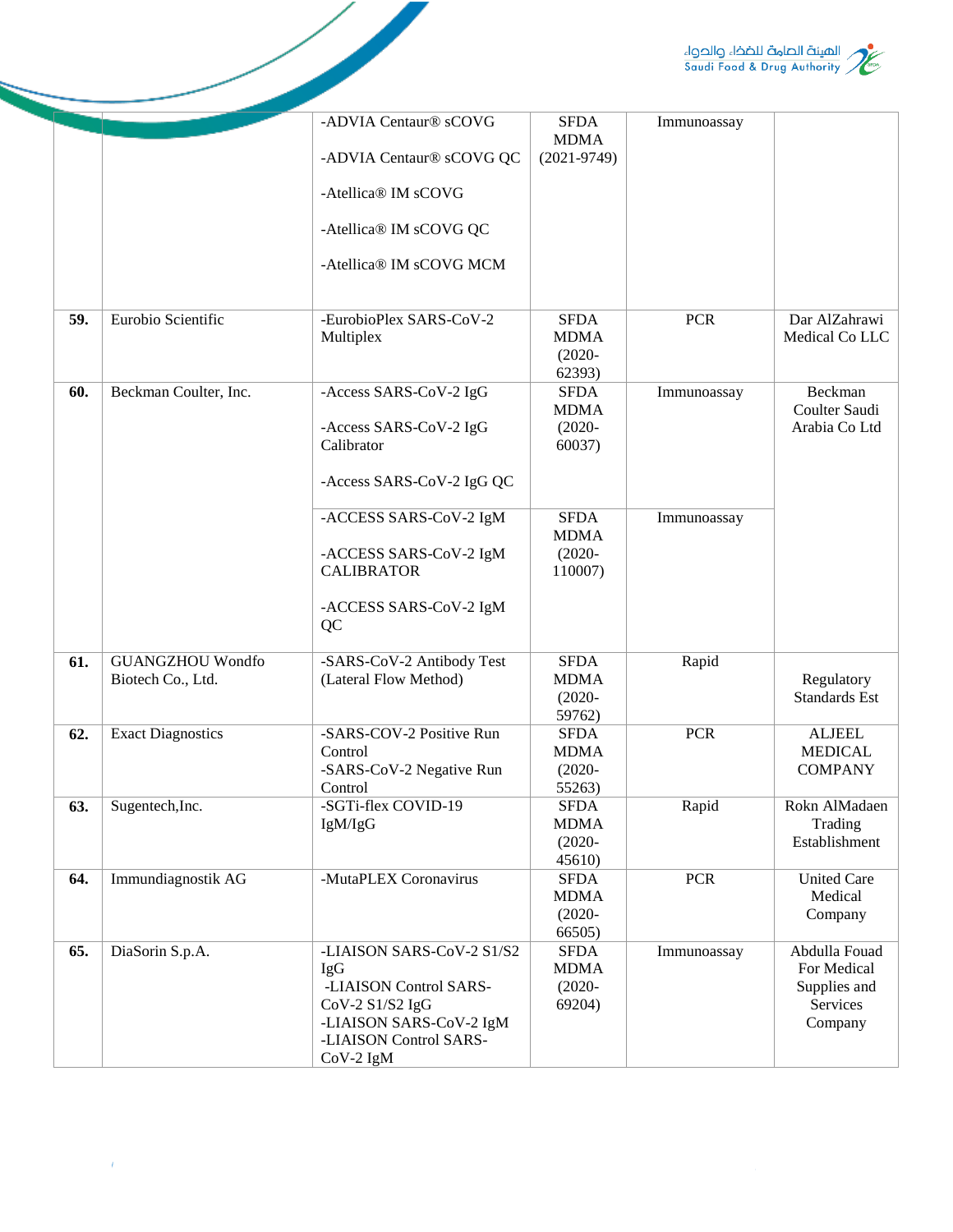

|     |                                                |                                                                                                         |                                                    |             | الهيئة الصامة للضخا، والحواء<br>Saudi Food & Drug Authority |
|-----|------------------------------------------------|---------------------------------------------------------------------------------------------------------|----------------------------------------------------|-------------|-------------------------------------------------------------|
| 66. | <b>Bosch Healthcare Solutions</b><br>GmbH      | -Vivalytic SARS-CoV-2                                                                                   | SFDA<br><b>MDMA</b><br>$(2020 -$<br>77947)         | <b>PCR</b>  | <b>Binary System</b><br>Medical Co                          |
| 67. | <b>AESKU</b> Diagnostic                        | -AESKULISA SARS-CoV-2<br>NP IgA<br>-AESKULISA SARS-CoV-2<br>$NP$ IgG<br>-AESKULISA SARS-CoV-2<br>NP IgM | <b>SFDA</b><br><b>MDMA</b><br>$(2020 -$<br>82065)  | Immunoassay | Branch of<br>Kenaaz United<br>For Trading                   |
| 68. | BioFire Diagnostic, LLC                        | -BioFire® Respiratory Panel<br>2.1 plus (RP2.1 plus)                                                    | <b>SFDA</b><br><b>MDMA</b><br>$(2020 -$<br>75870)  | <b>PCR</b>  | <b>ALJEEL</b><br><b>MEDICAL</b><br><b>COMPANY</b>           |
| 69. | NanoEnTek Inc.                                 | -Frend Covid-19 IgG/IgM Duo                                                                             | <b>SFDA</b><br><b>MDMA</b><br>$(2020 -$<br>74395)  | Immunoassay | <b>Taaml Trading</b><br>Company                             |
| 70. | <b>Abbott Diagnostics</b><br>Scarborough, Inc. | -ID Now COVID-19<br>-ID NOW COVID-19 Control<br>Swab Kit                                                | <b>SFDA</b><br><b>MDMA</b><br>$(2020 -$<br>78150)  | <b>PCR</b>  | Medical<br>Supplies and<br>Services Co Ltd                  |
| 71. | SureScreen Diagnostics Ltd.                    | -COVID-19 IgG/IgM RAPID<br>TEST CASSETTE (WHOLE<br>BLOOD, PLASMA, SERUM)                                | <b>SFDA</b><br><b>MDMA</b><br>$(2020 -$<br>84253)  | Rapid       | <b>NAQAYA</b><br>Medica Co                                  |
| 72. | Coyote Bioscience Co., Ltd                     | -Direct DetectTM SARS-CoV-<br>2 Detection Kit                                                           | <b>SFDA</b><br><b>MDMA</b><br>$(2020 -$<br>77911)  | <b>PCR</b>  | <b>First Desert</b><br>Company                              |
| 73. | GenMark Diagnostics, Inc.                      | -RP2 Respiratory Pathogen<br>Panel 2                                                                    | <b>SFDA</b><br><b>MDMA</b><br>$(2020 -$<br>104381) | <b>PCR</b>  | Dar AlZahrawi<br>Medical Co LLC                             |
| 74. | Astra Biotech GmbH                             | -SARS-CoV-2 Triplex PCR kit                                                                             | <b>SFDA</b><br><b>MDMA</b><br>$(2020 -$<br>70589)  | <b>PCR</b>  | Dar AlZahrawi<br>Medical Co LLC                             |
| 75. | Plexense, Inc.                                 | -ACCEL ELISA® COVID-19<br>Kit                                                                           | <b>SFDA</b><br><b>MDMA</b><br>$(2020 -$<br>111411) | Immunoassay | Intelligent<br>Regulations<br>Medical Est                   |
| 76. | <b>BIOMEDOMICS, INC</b>                        | -Covid-19 IgM-IgG Rapid Test                                                                            | <b>SFDA</b><br><b>MDMA</b><br>$(2020 -$<br>108493) | Rapid       | Basamaa Al<br>Khaleej Trading<br>Establishment              |